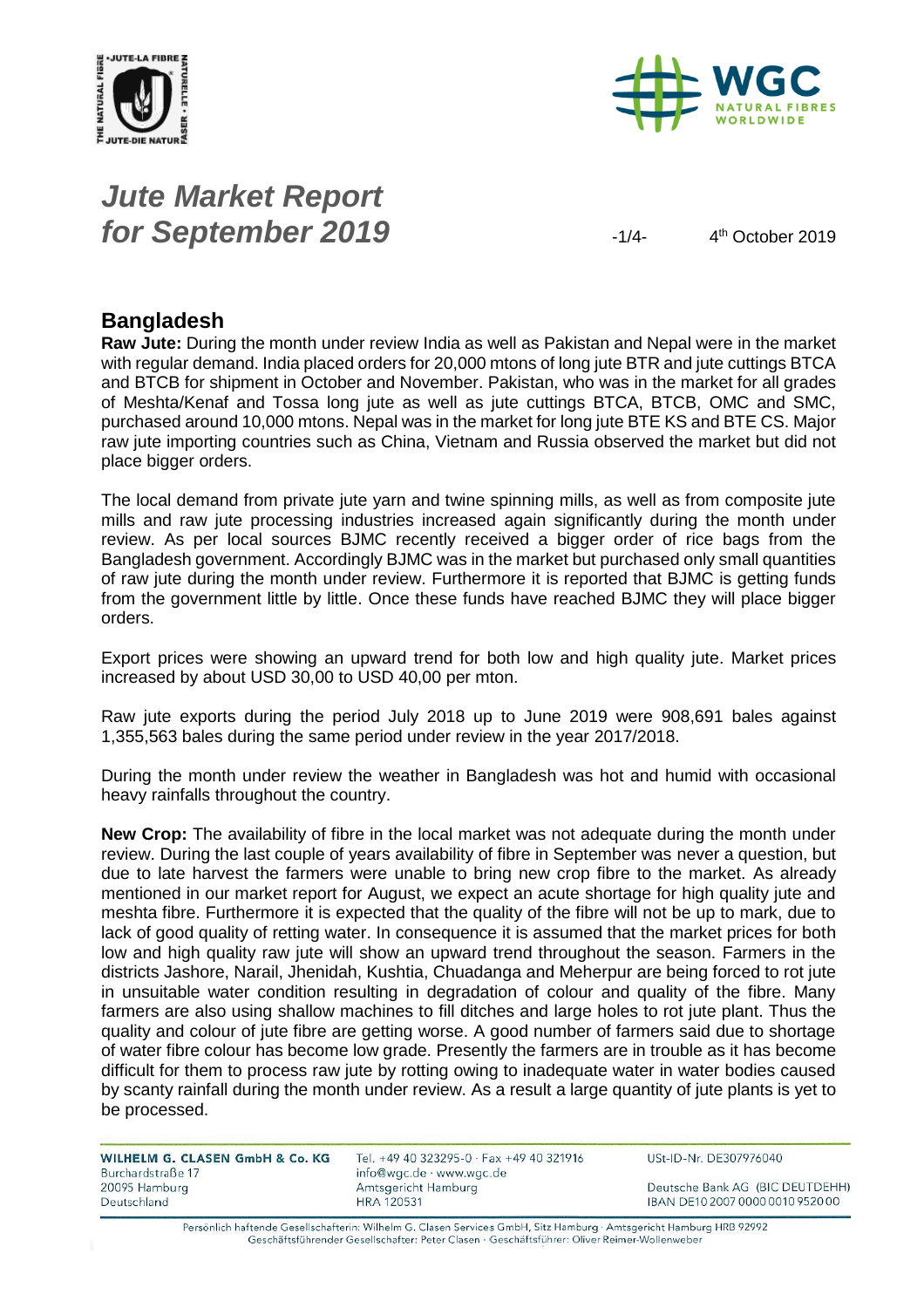



## *Jute Market Report for September 2019*  $\frac{2}{4}$

 $4<sup>th</sup>$  October 2019

**Jute Yarn and Twine:** Export demand from major importing countries such as Turkey, Iran, Indonesia, Uzbekistan and Middle East countries increased for high and medium quality jute yarns and twines during the month under review.

Regular demand was also observed from India, China, Vietnam. An increased export demand from other markets such as African countries, Europe and USA has been reported for the month under review.

Local demand for Sacking and Hessian quality yarn for packaging increased during the month under review. Export prices went up about USD 30,00 to USD 40,00 per mton for both light and heavy count jute yarns and twines. Most of the solvent mills are busy with their regular production.

**Jute Goods:** During the month under review, the export demand for Hessians and Sackings from the regular importing countries like Africa, Europe, Australia, China, Vietnam, The Middle East and USA was on a regular level. India was also regularly in the market for unstitched jute cloth as well as B-Twill and L-Twill bags.

Local demand increased for Sacking and Hessian quality of jute bags for packaging purpose during the month under review. Regular export demand for Jute CBC from the regular importing countries like Europe, UK and Japan is reported for the month under review.

Export prices during the month under review increased as follows:

| Sackings: | Increased approx. 2-3% |
|-----------|------------------------|
| Hessians: | Increased approx. 3%   |
| CBC:      | Increased approx. 3%   |

The Ministry for Jute and Textiles has requested the Finance Ministry to create an initial low-cost fund of Tk 5.0 billion out of the proposed Jute Sector Development Fund (JSDF) of Tk 100 billion. It also recommended increasing the cash incentive for jute yarn from existing 7.0 % to 12 % while for jute finished products (hessian, sacking, CBC) from 12 % to 17 % and for diversified jute goods from 20 % to 25 %.

The Ministry of Textiles and Jute made the requests separately in two letters on September  $17<sup>th</sup>$ , signed by the minister Golam Dastagir Gazi. The jute ministry sent the letters to the finance ministry following a meeting with Prime Minister regarding development of the jute sector.

The meeting directed creating primarily a fund of Tk 5.0 billion with 2.0 % interest rate. It also suggested increasing the JSDF gradually to Tk 100 billion. According to a letter, many jute mills were closed due to becoming loan defaulters because of serious financial problems.

| WILHELM G. CLASEN GmbH & Co. KG<br>Burchardstraße 17 | Tel. +49 40 323295-0 · Fax +49 40 321916<br>info@wgc.de · www.wgc.de | USt-ID-Nr. DE307976040           |
|------------------------------------------------------|----------------------------------------------------------------------|----------------------------------|
| 20095 Hamburg                                        | Amtsgericht Hamburg                                                  | Deutsche Bank AG (BIC DEUTDEHH)  |
| Deutschland                                          | <b>HRA 120531</b>                                                    | IBAN DE10 2007 0000 0010 9520 00 |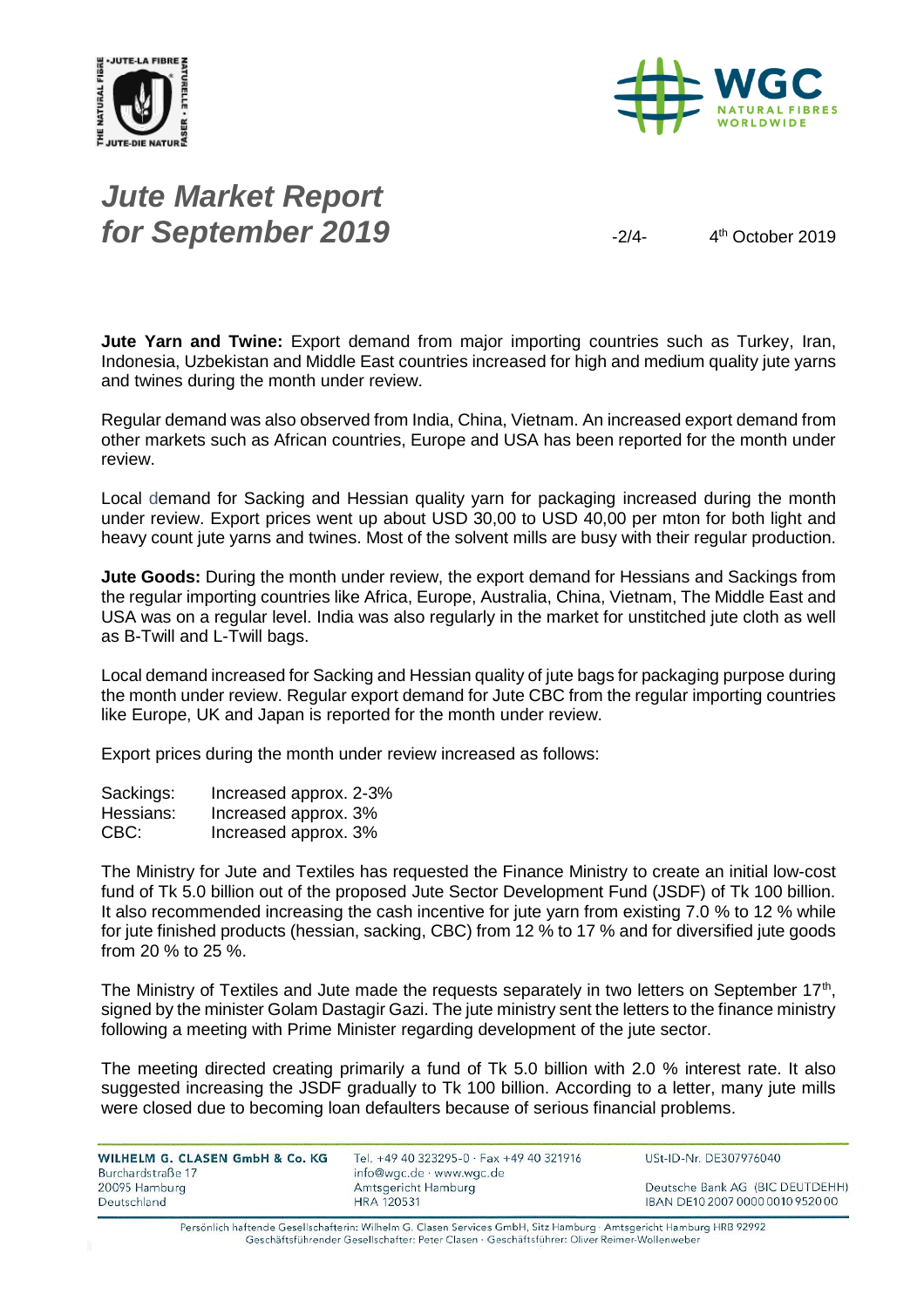



# *Jute Market Report for September 2019*  $\frac{3}{4}$

4<sup>th</sup> October 2019

There are a total of 285 jute mills in the country. Of those, 42 private composite jute mills, 12 spinning mills and one state-run composite jute mills were closed despite different steps taken by the government to avoid closures.

Except the jute sector, different industries get loans from Bangladesh Bank's 'Export Development Fund' to import raw materials. But the jute sector is not eligible for getting the fund as they source their raw materials from the local market. So, it is necessary to build such fund for the sector, according to the letter.

Bangladesh earns about Tk 4.45 billion annually from export of jute goods. But the earnings from the sector declined by about 21 per cent in the fiscal year 2018-19 compared to that of the previous fiscal, it also said.

It said that the jute sector is passing through a crucial time due to different reasons like antidumping duty by India and political conflicts in the important markets of Middle East. Besides, Bangladeshi exporters also lost their market share in Africa. So the overseas sales of jute goods shrunk significantly, the letter mentioned.

Bangladesh exports jute goods to 135 countries. About 7.0 to 8.0 million bales of raw jute are produced in the country each year. Nearly 40 million people are engaged in this sector.

#### **India**

**Raw Jute:** JBA quotations at the end of the month under review: TD-4 IRs 4.775 and TD-5 IRs 4.575,00 per 100 kg. The estimated carry forward is 1,8 Mio bales at the moment. This year's estimation for jute growing areas is 494,150 hectares compared to 653,740 hectares in 2018. For 2019/20 we have still not received any reports. The estimated crop for 2019/20 is 7 Mio bales compared to around 6,4 Mio bales in 2018/19.

**New Crop:** Since last week of September heavy rainfalls are reported and sufficient sun is badly needed. This type of weather conditions is creating problems in North Bengal and may effect quality of new crop raw jute. Overall monsoon this year is higher than in previous years.

**Jute Yarn and Twine**: There was a certain demand for 9 lbs / 9,5 lbs hessian quality yarn, but besides that, there is not much more to report.

**Jute Goods:** Hessian prices went up by 2 % during the month under review. Selective mills now asking for a higher premium which is about 4 %. Sacking prices also went up by 2 %.

| WILHELM G. CLASEN GmbH & Co. KG<br>Burchardstraße 17 | Tel. +49 40 323295-0 $\cdot$ Fax +49 40 321916<br>info@wgc.de · www.wgc.de | USt-ID-Nr. DE307976040           |
|------------------------------------------------------|----------------------------------------------------------------------------|----------------------------------|
| 20095 Hamburg                                        | Amtsgericht Hamburg                                                        | Deutsche Bank AG (BIC DEUTDEHH)  |
| Deutschland                                          | <b>HRA 120531</b>                                                          | IBAN DE10 2007 0000 0010 9520 00 |